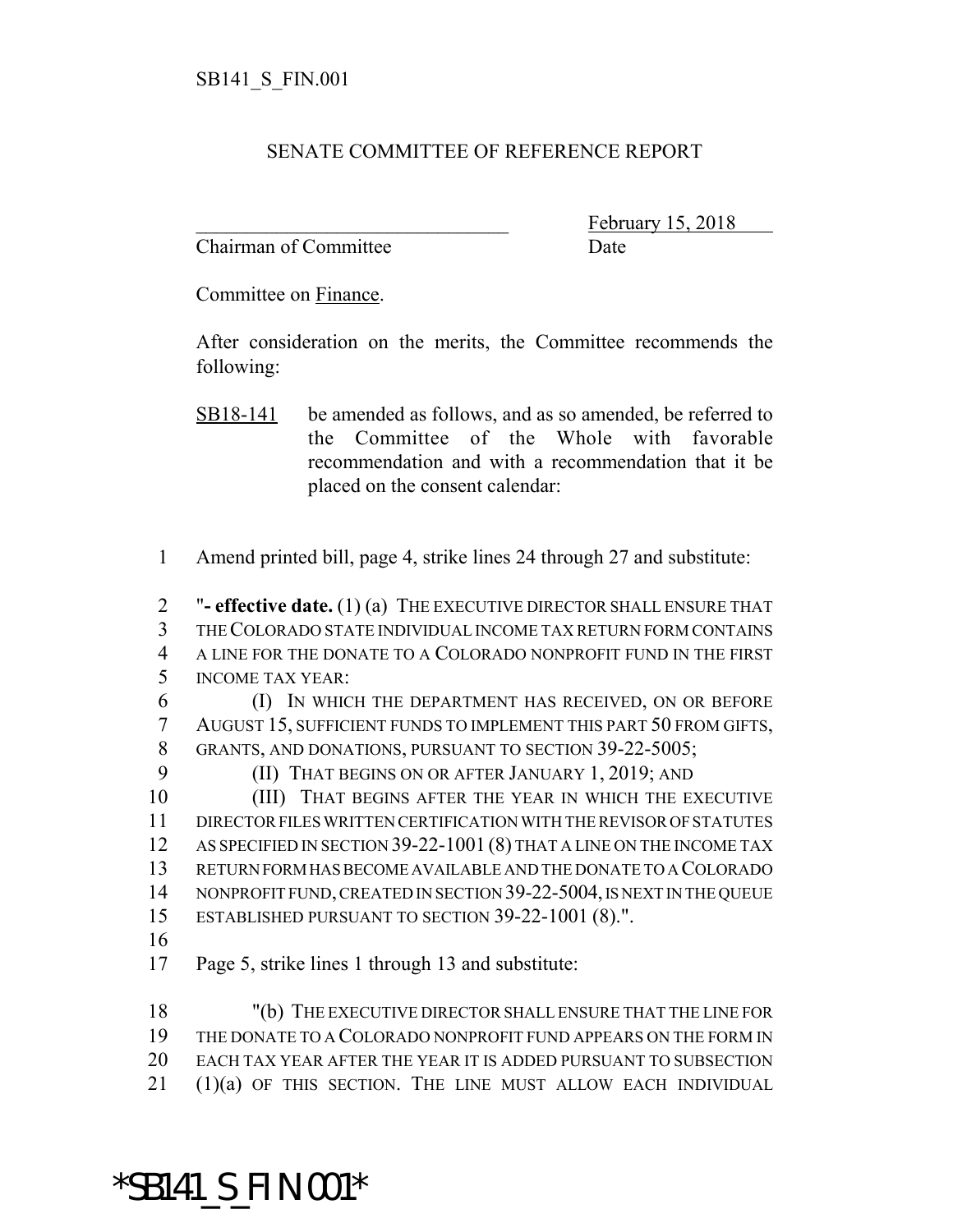TAXPAYER TO DESIGNATE THE AMOUNT OF THE CONTRIBUTION, IF ANY, AND THE NAME AND SUCH IDENTIFYING INFORMATION AS THE DEPARTMENT OF REVENUE MAY REQUIRE OF A SINGLE CHARITABLE ORGANIZATION FROM THE LIST OF ELIGIBLE CHARITABLE ORGANIZATIONS PROVIDED UNDER SECTION 39-22-5003 TO RECEIVE THE CONTRIBUTION.".

 Page 5, lines 14 and 15, strike "THE EXECUTIVE DIRECTOR SHALL NOT INCLUDE A LINE FOR THE DONATE TO A COLORADO NONPROFIT FUND BEFORE JANUARY 1, 2020.".

 Page 5, line 17, strike "JANUARY 1, 2020," and substitute "THE 10 REQUIREMENTS OF SUBSECTION  $(1)(a)$  OF THIS SECTION ARE MET,".

 Page 5, line 22, strike "JANUARY 1, 2020." and substitute "THE 12 REQUIREMENTS OF SUBSECTION (1)(a) OF THIS SECTION ARE MET.".

Page 5, strike lines 25 through 27.

Page 6, strike line 1.

 Page 6, line 7, strike the first "OCTOBER" and substitute "SEPTEMBER" and strike the second "OCTOBER" and substitute "SEPTEMBER".

Page 8, strike lines 18 through 27 and substitute:

 "(4) THE DEPARTMENT IS NOT LIABLE TO A TAXPAYER OR TO AN ELIGIBLE CHARITABLE ORGANIZATION FOR ANY ERROR IN DISTRIBUTING A 20 CONTRIBUTION UNDER THIS PART 50.".

Page 9, strike lines 1 through 3.

Page 9, line 9, after the period add "THE DEPARTMENT SHALL TRANSMIT

ALL MONEY RECEIVED THROUGH GIFTS, GRANTS, OR DONATIONS TO THE

STATE TREASURER, WHO SHALL CREDIT THE MONEY TO THE DONATE TO A

COLORADO NONPROFIT FUND CREATED IN SECTION 39-22-5004 (1).".

Page 9, strike lines 10 through 17 and substitute:

 "(2) THIS PART 50 IS REPEALED IF THE DEPARTMENT OF REVENUE DOES NOT RECEIVE SUFFICIENT FUNDING TO IMPLEMENT THE DONATE TO A COLORADO NONPROFIT FUND FROM GIFTS, GRANTS, AND DONATIONS AS

## **\*SB141\_S\_FIN.001\*** -2-